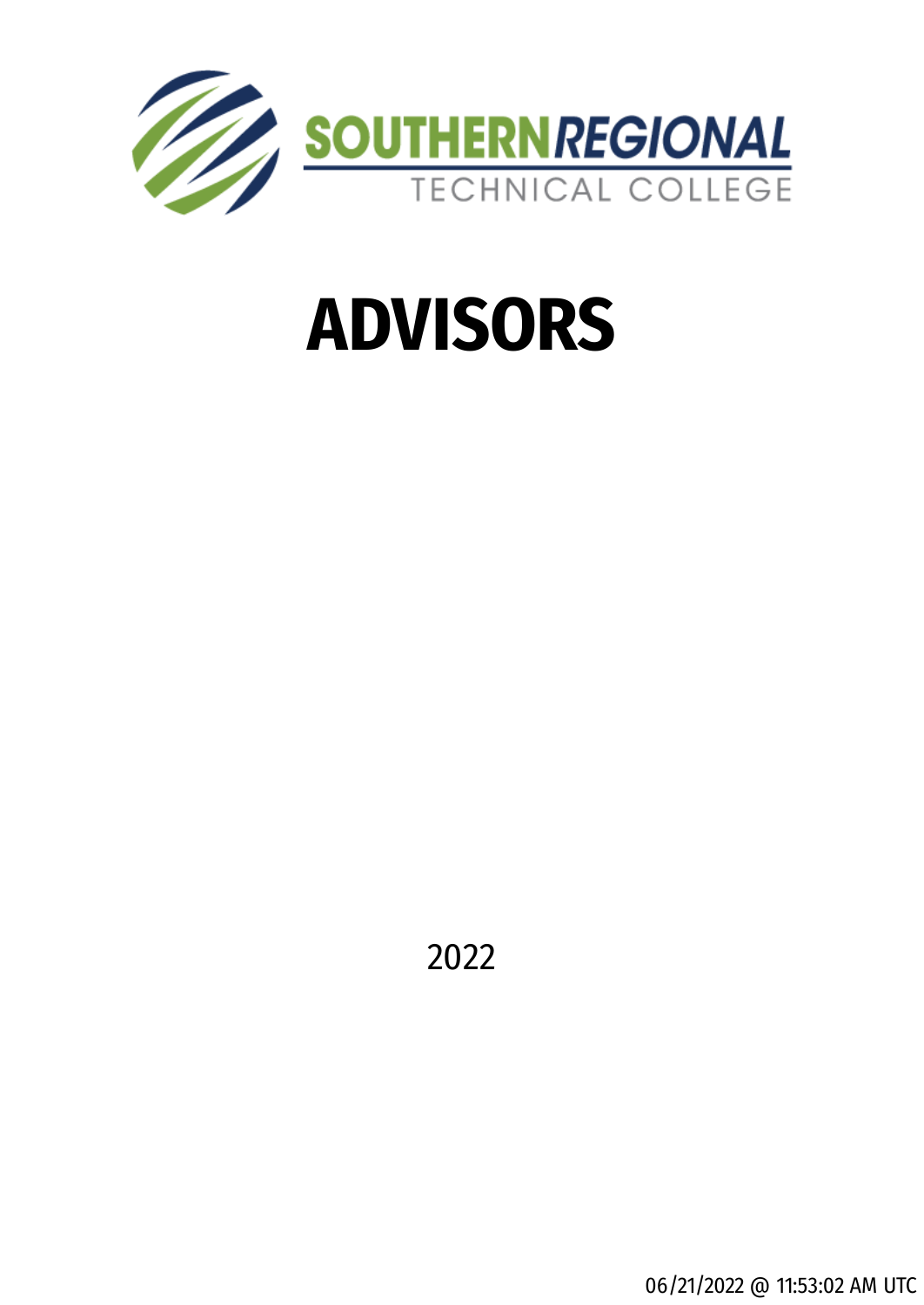#### **Crysta Andrews**

Health Information Management Faculty School of Health Sciences Thomasville 15689 U.S. 19 Thomasville, GA 31792 O: (229) 227-2162 candrews@southernregional.edu

#### **Tammy Barnes**

Drafting Technology Faculty School of Industrial Technology Tifton 52 Tech Drive Tifton, GA 31794 O: (229) 391-2631 tbarnes@southernregional.edu

#### **Athalena Benton, MSN, BSN, RN**

Associate of Science in Nursing Faculty School of Health Sciences **Thomasville** 15689 US 19 North Thomasville, GA 31792 O: (229) 225-5090 abenton@southernregional.edu

#### **Kerrie Boyett**

Paramedicine Clinical Coordinator School of Health Sciences **Thomasville** 15689 US 19 North Thomasville, GA 31792 O: (229) 227-3061 kboyett@southernregional.edu

#### **Jessica Barfield**

Executive Director of Advisement and Professional Develop ment Early Childhood Care and Education Program Chair **Thomasville** 15689 US 19 North Thomasville, GA 31792 O: (229) 227-2485 jbarfield@southernregional.edu

#### **R. Claude Bell**

Electrical Systems Technology Faculty School of Industrial Technology Blakely 40 Harold Ragan Drive Blakely, GA 39823 O: (229) 724-2415 rbell@southernregional.edu

# **Rebecca Blalock**

Marketing Management Program Chair School of Business Moultrie Veterans Parkway 800 North Veterans Parkway Moultrie, GA 31788 O: (229) 217-4180 rblalock@southernregional.edu

# **Brad Braswell**

Welding and Joining Technology Faculty School of Industrial Technology Bainbridge 2500 East Shotwell Street Bainbridge, GA 39819 O: (229) 243-4262 bbraswell@southernregional.edu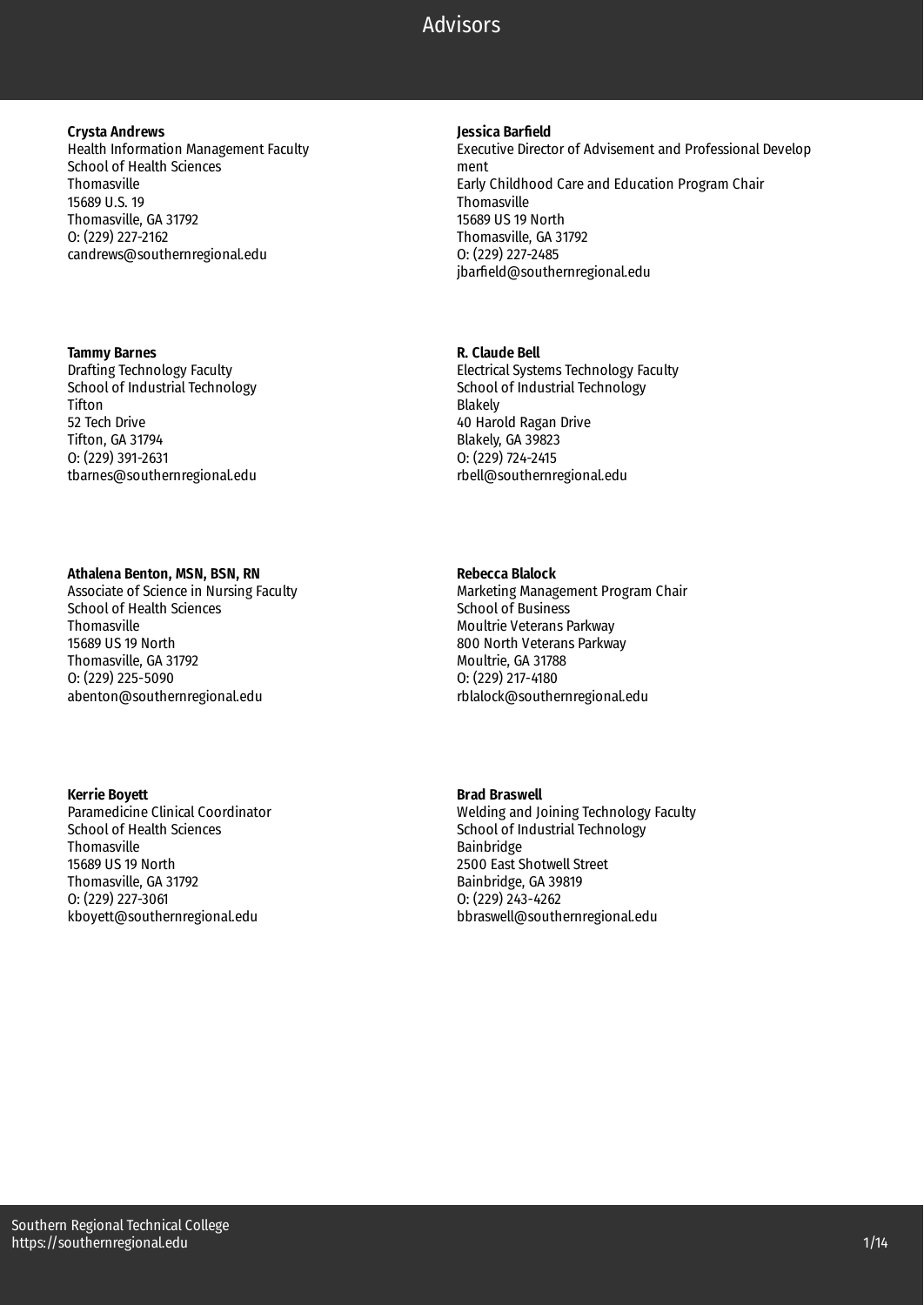#### **Amy Brock, MSN, RN, FNP-C**

Associate of Science in Nursing Faculty School of Health Sciences Moultrie Veterans Parkway 800 North Veterans Parkway Moultrie, GA 31788 O: (229) 217-4251 abrock@southernregional.edu

#### **Tammy Bryant, MSN, BSN, RN**

Dean of Nursing School of Health Sciences **Thomasville** 15689 US 19 North Thomasville, GA 31792 O: (229) 227-2980 tbryant@southernregional.edu

#### **Sandra Buckholts**

Early Childhood Care & Education Faculty School of Professional Services Moultrie Veterans Parkway 800 North Veterans Parkway Moultrie, GA 31788 O: (229) 217-4179 sbuckholts@southernregional.edu

# **Angela Bush, BSN, RN**

PCA/Nurse Aide Faculty School of Health Sciences Bainbridge 2500 East Shotwell Street Bainbridge, GA 39819 O: (229) 243-4272 abush@southernregional.edu

#### **Samantha Bruner**

Commercial Truck Driving Faculty School of Professional Services Tifton 52 Tech Drive Tifton, GA 31794 O: (229) 388-4592 F: (229) 234-2188 sbruner@southernregional.edu

# **David Buckholts**

Mathematics Faculty School of Arts and Sciences Tifton 52 Tech Drive Tifton, GA 31794 O: (229) 391-2616 dbuckholts@southernregional.edu

# **Jill Burnette, CMA (AAMA), AAS**

Medical Assisting Faculty and Exposure Control Coordinator School of Health Sciences Moultrie 800 Veterans Parkway North Moultrie, GA 31788 O: (229) 217-4195 jburnette@southernregional.edu

# **Ronalda Butler, BSN, RN**

Practical Nursing Faculty School of Health Sciences **Thomasville** 15689 U.S. 19 Thomasville, GA 31792 O: (229) 227-2903 rbutler@southernregional.edu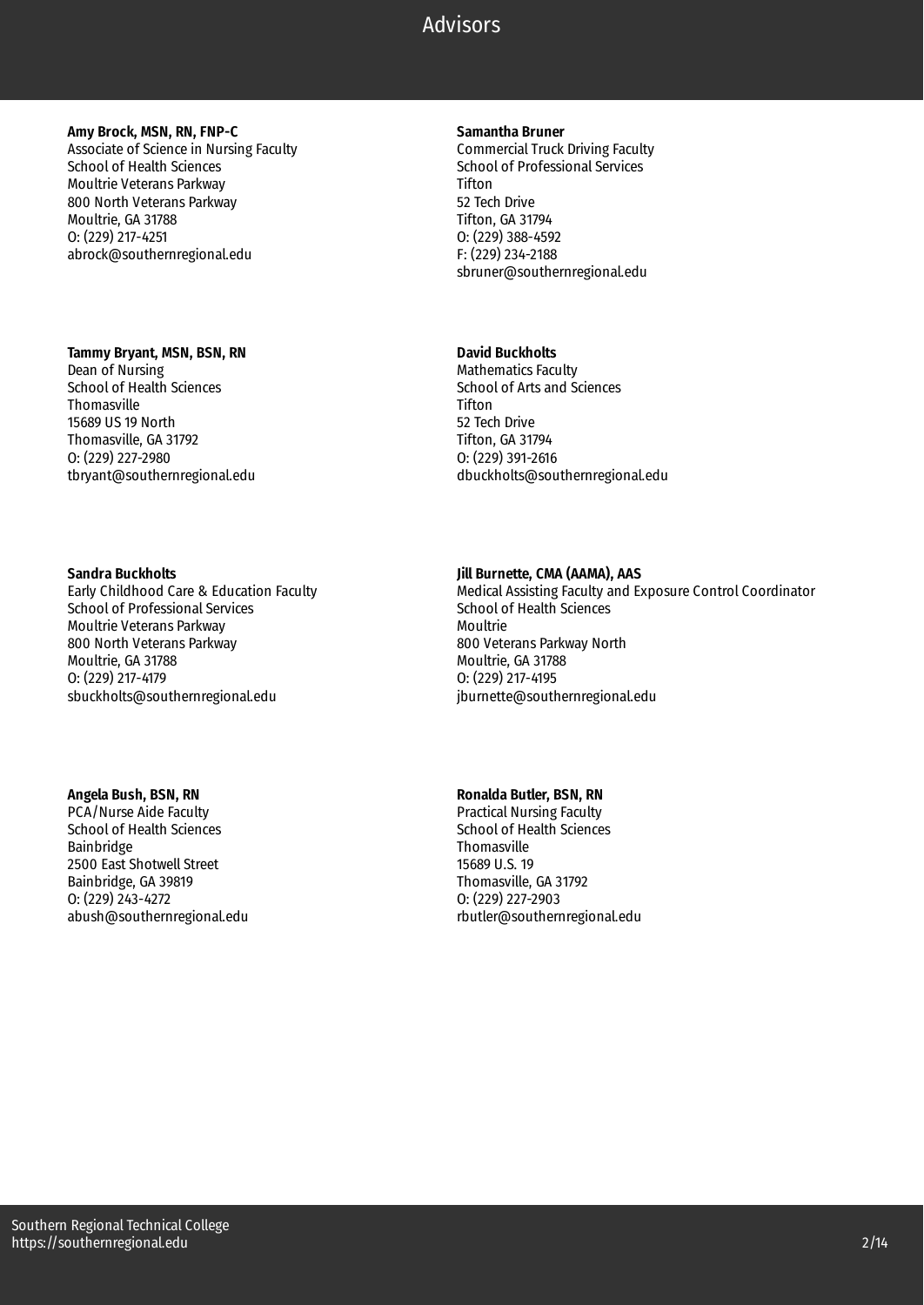# **Dr. Martin Castillo Campa**

Natural Sciences Faculty School of Arts and Sciences Tifton 52 Tech Drive Tifton, GA 31794 O: (229) 391-2640 mcampa@southernregional.edu

# **J. Coy Chambers**

Accounting Faculty School of Business **Thomasville** 15689 US Highway 19 N THOMASVILLE, GA 31792 O: (229) 225-5078 cchambers@southernregional.edu

#### **Andy Clark**

Electronics Technology Faculty Program Chair School of Industrial Technology Moultrie Veterans Parkway 800 North Veterans Parkway Moultrie, GA 31788 O: (229) 217-4173 atclark@southernregional.edu

#### **Mindy Clark**

EMT - Paramedicine Faculty School of Health Sciences **Thomasville** 15689 US 19 North Thomasville, GA 31792 O: (229) 225-3933 mclark@southernregional.edu

#### **Julie E Cannarella, BSN, RN**

Practical Nursing Faculty School of Health Sciences Moultrie Veterans Parkway 800 North Veterans Parkway Moultrie, GA 31768 O: (229) 217-4175 jcannarella@southernregional.edu

# **Gina D. Chambers, AAS, CST**

Surgical Technology Faculty School of Health Sciences **Thomasville** 15689 US Highway 19 N Thomasville, GA 31792 O: (229) 225-5205 gchambers@southernregional.edu

# **Drew Clark**

Industrial Systems Technology Faculty School of Industrial Technology Tifton 52 Tech Drive Tifton, GA 31794 O: (229) 391-2639 dclark@southernregional.edu

# **James (Mike) Clements**

Air Conditioning Technology Program Chair School of Industrial Technology Moultrie 361 Industrial Drive Moultrie, GA 31788 O: (229) 217-4499 jclements@southernregional.edu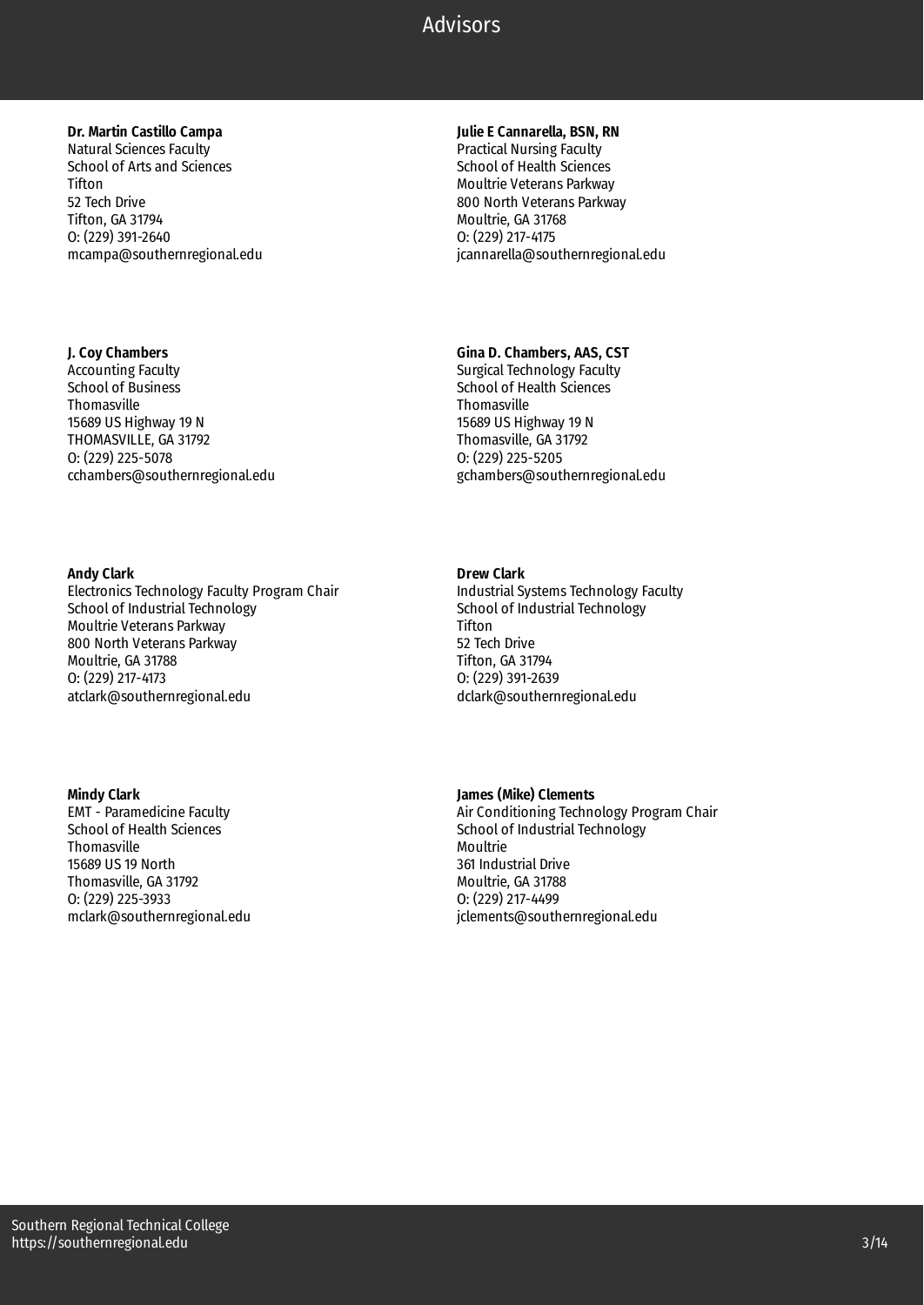#### **Robby Crawford**

Commercial Truck Driving Faculty School of Professional Services Bainbridge 2500 East Shotwell Street Bainbridge, GA 39819 O: (229) 243-4266 rcrawford@southernregional.edu

#### **Susan Davis**

Business Technology Program Chair School of Business Tifton 52 Tech Drive Tifton, GA 31794 O: (229) 391-2648 sdavis@southernregional.edu

#### **Willie DeBruce**

Automotive Technology Faculty School of Industrial Technology Tift County High School 1 Blue Devil Way Tifton, GA 31794 O: (229) 387-2475 wdebruce@southernregional.edu

# **Leslie Elkins, Ed. S.**

Mathematics Faculty School of Arts and Sciences **Thomasville** 15689 U.S. 19 Thomasville, GA 31792 O: (229) 227-3181 lelkins@southernregional.edu

# **Ruth Crockett, BSN, RN**

Allied Health/PCA Faculty School of Health Sciences Moultrie Veterans Parkway 800 North Veterans Parkway Moultrie, GA 31788 O: (229) 217-4078 rcrockett@southernregional.edu

#### **Rusty Day**

Criminal Justice Technology Faculty School of Professional Services Bainbridge 2500 East Shotwell Street Bainbridge, GA 39819 O: (229) 243-4253 rday@southernregional.edu

# **Owen Elkins**

Electrical Systems Technology Faculty School of Industrial Technology Bainbridge 2500 East Shotwell Street Bainbridge, GA 39819 O: (229) 243-4255 oelkins@southernregional.edu

# **James Farlow**

Paramedicine Faculty School of Health Sciences **Thomasville** 15689 U.S. 19 Thomasville, GA 31792 O: (229) 227-2981 jfarlow@southernregional.edu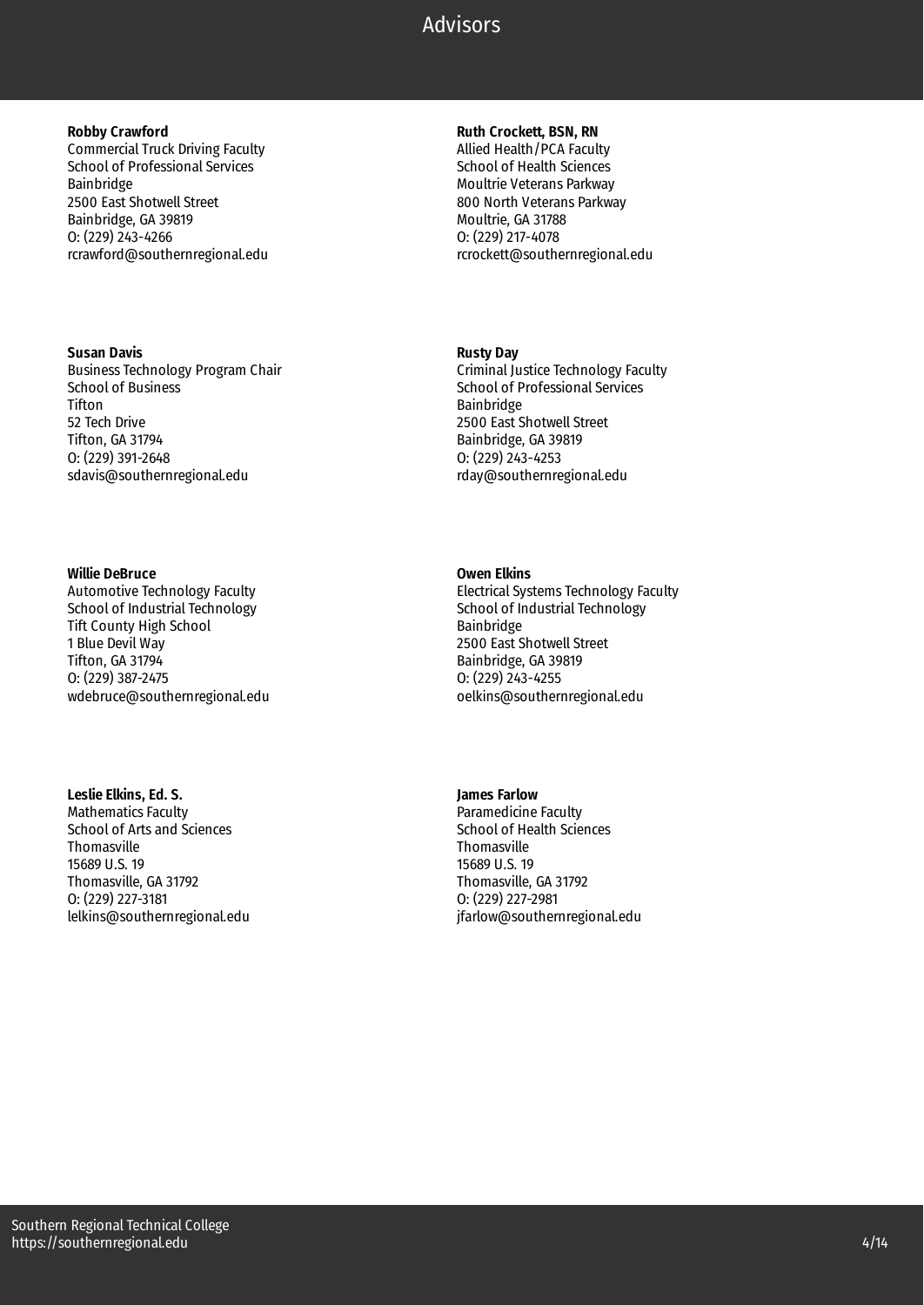#### **Tiffany N. Fox, M.S.**

Social and Behavioral Science Program Chair and Psychology Faculty School of Arts and Sciences Social and Behavioral Science Program Chair Moultrie Veterans Parkway 800 North Veterans Parkway Moultrie, GA 31788 O: (229) 891-7018 tfox@southernregional.edu

#### **Jeremy Green, PhD**

Land, Forest, Wildlife Management Program Chair School of Professional Services **Thomasville** 15689 US 19 North Thomasville, GA 31792 O: (229) 227-3149 jlgreen@southernregional.edu

# **Dr. Claudia Grooms, MSN, RN**

Dean of Health Services School of Health Sciences **Thomasville** 15689 US 19 North Thomasville, GA 31792 O: (229) 225-5077 cgrooms@southernregional.edu

# **Sherry Harrison, CMA (AAMA), B.S.Ed.**

Medical Assisting Program Chair School of Health Sciences **Thomasville** 15689 U.S. 19 Thomasville, GA 31792 O: (229) 225-5081 sharrison@southernregional.edu

#### **Jennifer Green**

Social Work Assistant Program Chair School of Professional Services Thomasville 15689 US 19 North Thomasville, GA 31792 O: (229) 227-3212 jreynolds@southernregional.edu

# **Ralph Griffith**

Drafting Program Chair Technical and Industrial Education **Thomasville** 15689 US 19 North Thomasville, GA 31792 O: (229) 225-5088 rgriffith@southernregional.edu

# **Terry Harper**

Associate of Science in Nursing Faculty School of Health Sciences **Thomasville** 15689 US 19 North Thomasville, GA 31792 O: (229) 225-3967 tharper@southernregional.edu

# **T. Shane Herring**

Commercial Truck Driving Faculty School of Professional Services Bainbridge 2500 East Shotwell Street Bainbridge, GA O: (229) 243-4266 F: (229) 234-2188 therring@southernregional.edu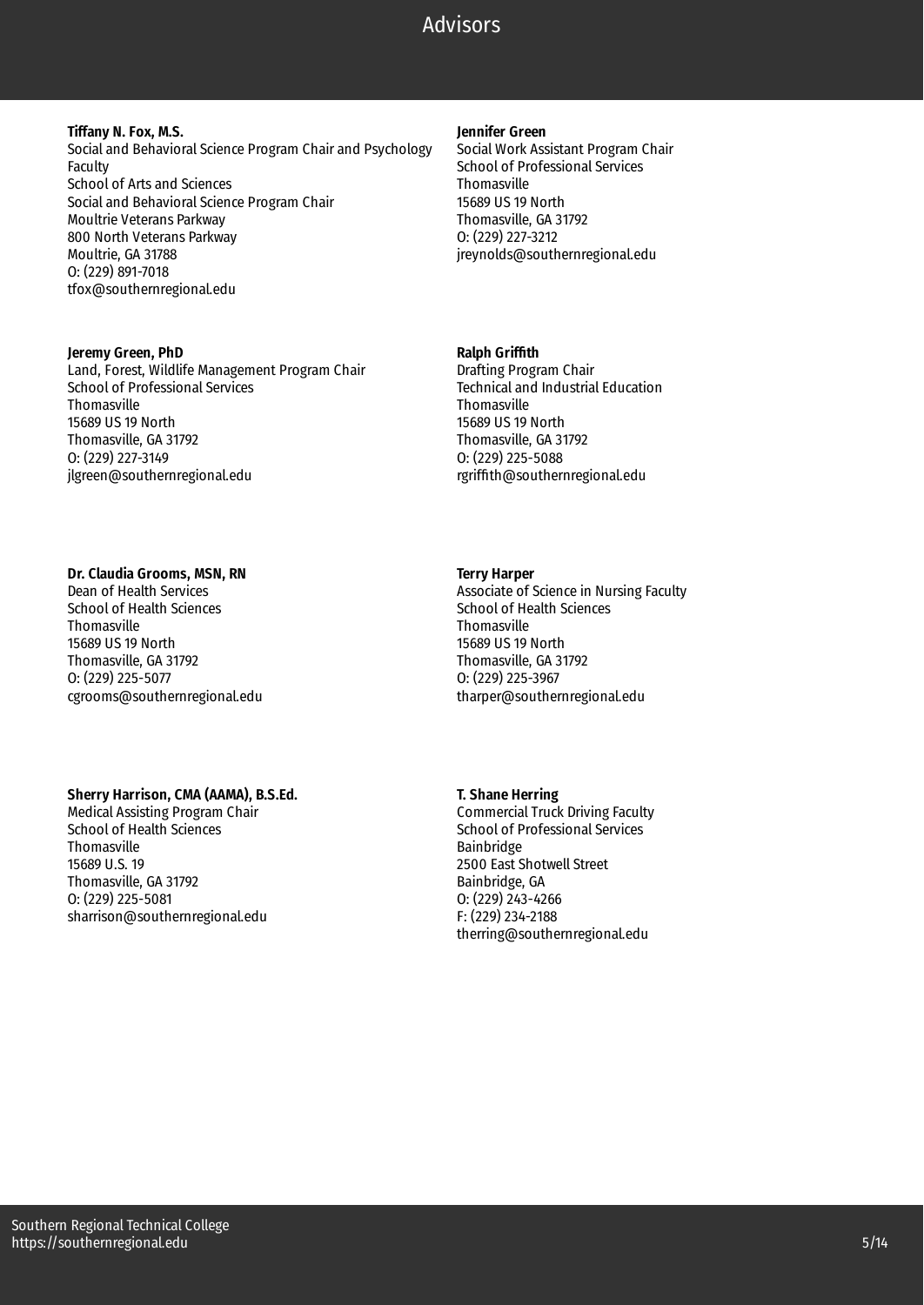#### **Bobbie Hester, RN, MSN**

Associate of Science in Nursing Faculty School of Health Sciences Tifton 52 Tech Drive Tifton, GA 31794 O: (229) 391-2652 bhester@southernregional.edu

#### **Carolyn F. Jones, MA. Ed**

Early Childhood Care & Education Faulty School of Professional Services Tifton 52 Tech Drive Tifton, GA 31794 O: (229) 391-2642 cjones@southernregional.edu

#### **Sherry King**

Surgical Technology Program Chair School of Health Sciences Tifton 52 Tech Drive Tifton, GA 31794 O: (229) 391-2638 sking@southernregional.edu

#### **Dr. Jami Lacey**

Natural Sciences Faculty School of Arts and Sciences **Tifton** 52 Tech Drive Tifton, GA 31794 jlacey@southernregional.edu

#### **Jeff Hobbs**

Commercial Truck Driving Faculty School of Professional Services Tifton 52 Tech Drive Tifton, GA 31792 O: (229) 388-4594 F: (229) 234-2188 jhobbs@southernregional.edu

# **Karen Kelso, MSN, BSN, RN**

Practical Nursing Faculty School of Health Sciences Moultrie Veterans Parkway 15689 U.S. 19 Thomasville, GA 31792 O: (229) 225-4308 kkelso@southernregional.edu

# **Ronda Kirkpatrick, RN, MSN**

Patient Care Assisting/Nurse Aide Faculty School of Health Sciences Bainbridge 2500 East Shotwell Street Bainbridge, GA 39819 O: (229) 243-4273 rkirkpatrick@southernregional.edu

# **Megan Long, MSN, RN**

Associate of Science in Nursing Faculty School of Health Sciences **Thomasville** 15689 U.S. 19 Thomasville, GA 31792 O: (229) 227-2459 mlong@southernregional.edu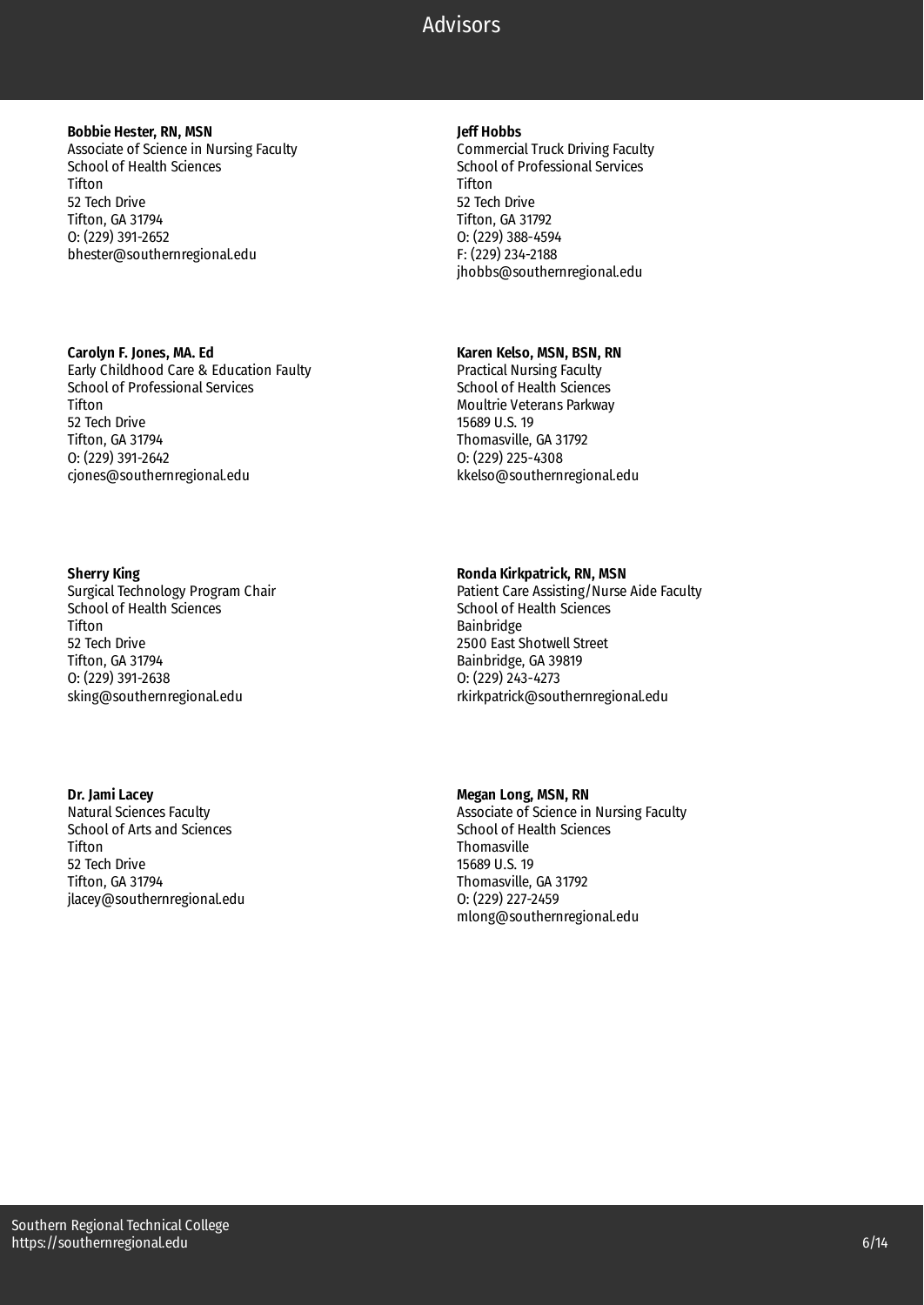**Josh Long, NREMT-P** EMT Faculty School of Health Sciences Moultrie 800 North Veterans Parkway Moultrie, GA 31788 O: (229) 217-4077 jclong@southernregional.edu

#### **Stephen Mathis**

Electrical Systems Technology Faculty School of Industrial Technology Moultrie Industrial Drive 361 Industrial Drive Moultrie, GA 31788 O: (229) 217-4225 smathis@southernregional.edu

#### **Sonja McDonald**

Cosmetology Faculty School of Professional Services Moultrie Veterans Parkway 800 North Veterans Parkway Moultrie, GA 31788 O: (229) 217-4168 smcdonald@southernregional.edu

#### **Mason Miller**

Automotive Technology Program Chair School of Industrial Technology Moultrie 361 Industrial Drive Moultrie, GA 31788 O: (229) 217-4154 rmiller@southernregional.edu

# **Jennifer Lord, BSN, RN**

Practical Nursing Faculty School of Health Sciences Bainbridge 2500 East Shotwell Street Bainbridge, GA 39819 O: (229) 243-4275 jlord@southernregional.edu

#### **Miranda McCoy, MSc, RRT, CPFT**

Program Chair, Respiratory Care Technology School of Health Sciences **Thomasville** 15689 US 19 North Thomasville, GA 31792 O: (229) 225-3938 mmccoy@southernregional.edu

#### **Nancy McLendon, BSN, RN**

Practical Nursing Faculty School of Health Sciences Bainbridge 2500 East Shotwell Street Bainbridge, GA 39819 O: (229) 243-4283 nmclendon@southernregional.edu

# **Tarika Mitchell, M.ED., RT(R)**

Radiologic Technology Clinical Coordinator School of Health Sciences Moultrie Veterans Parkway 800 North Veterans Parkway Moultrie, GA 31788 O: (229) 891-7030 tmitchell@southernregional.edu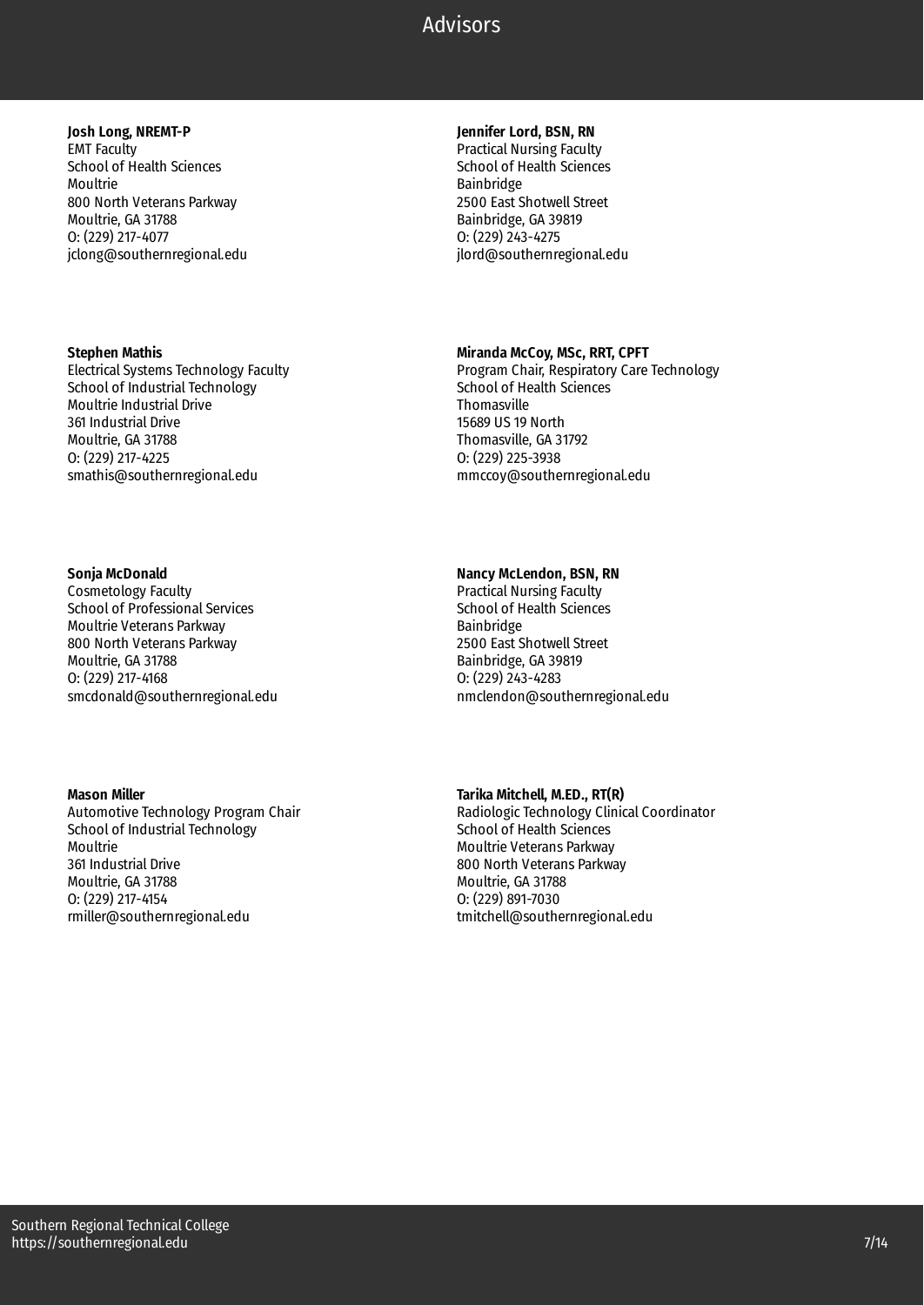#### **Glenn Mobley**

Air Conditioning Technology Faculty School of Industrial Technology Thomasville 15689 US 19 North Thomasville, GA 31792 O: (229) 225-5084 gmobley@southernregional.edu

#### **Tim Morton**

Auto Collision Repair Program Chair Industrial Technology Moultrie Industrial Drive 361 Industrial Drive Moultrie, GA 31788 O: (229) 217-4169 tmorton@southernregional.edu

#### **Corey Nawolski**

Automotive Technology Instructor Industrial Technology Thomasville 15689 US 19 North Thomasville, GA 31792 O: (229) 225-5085 cnawolski@southernregional.edu

# **Benjie Nobles**

Criminal Justice Faculty School of Professional Services Moultrie Veterans Parkway 800 North Veterans Parkway Moultrie, GA 31788 O: (229) 985-4736 bnobles@southernregional.edu

#### **Joel Moore**

Natural Sciences Faculty School of Arts and Sciences Thomasville 15689 US 19 North Thomasville, GA 31792 O: (229) 227-2572 jmoore@southernregional.edu

#### **Karen Murray**

Criminal Justice Technology Program Chair School of Professional Services **Thomasville** 15689 US 19 North Thomasville, GA 31792 O: (229) 227-2542 kmurray@southernregional.edu

# **Jennifer Neal**

CNA/Nurse Aid Faculty School of Health Sciences Colquitt County High School 800 North Veterans Parkway Moultrie, GA 31788 O: (229) 890-6141 ext. 23102 jneal@southernregional.edu

# **Dr. Temple Ogundu**

Business Management Program Chair School of Business Moultrie Veterans Parkway 800 North Veterans Parkway Moultrie, GA 31788 O: (229) 217-4199 togundu@southernregional.edu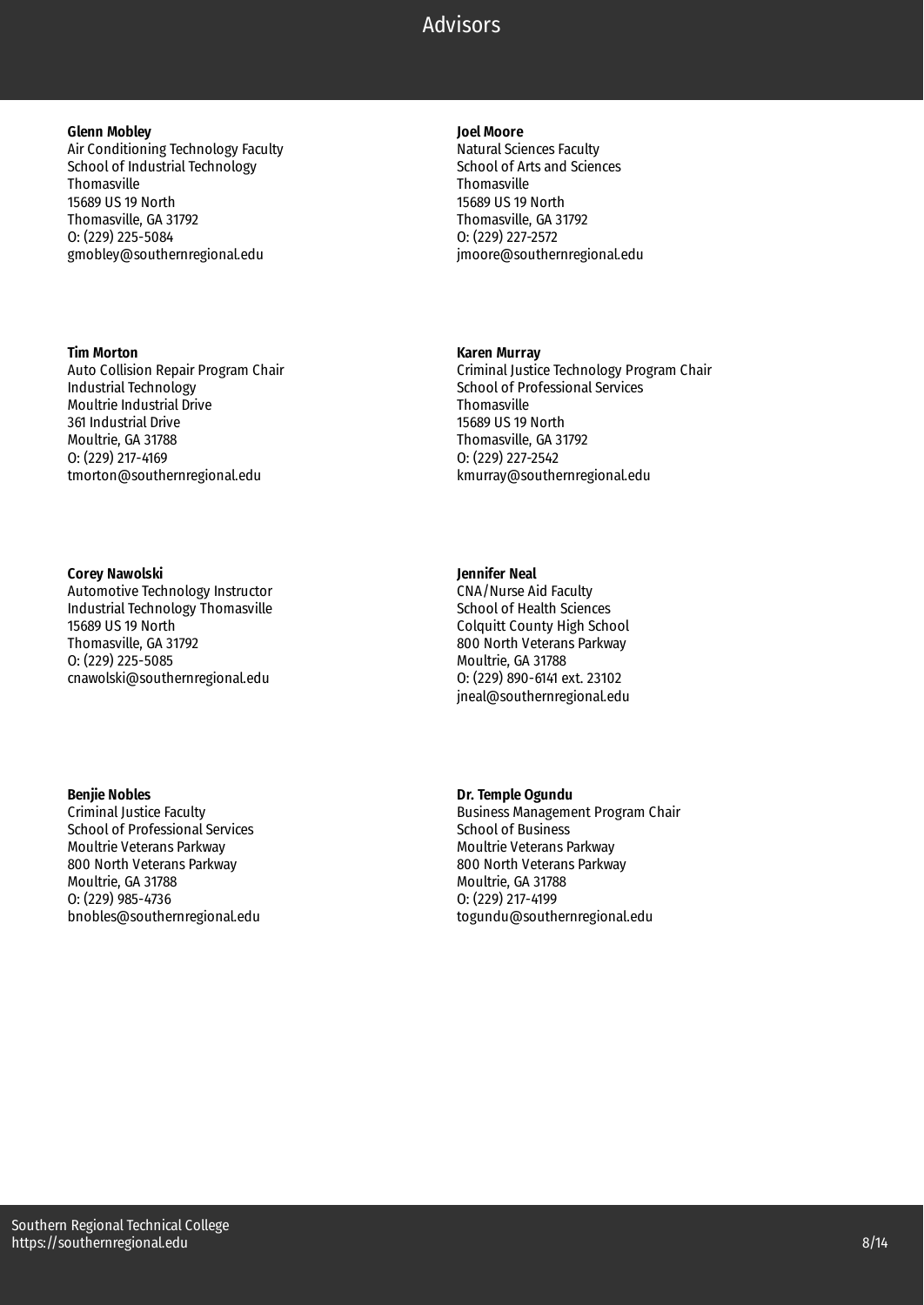# **Leigh Pannell, Ed.S.**

Mathematics Program Chair School of Arts and Sciences Thomasville 15689 U.S. 19 Thomasville, GA 31792 O: (229) 227-2408 lpannell@southernregional.edu

#### **Denise Parker, M.Ed, BBA**

Business Technology Faculty School of Business Bainbridge 2500 East Shotwell Street Bainbridge, GA 39819 O: (229) 243-4258 dparker@southernregional.edu

#### **Felisha Pearson-Martin, BSN, RN**

Associate of Science in Nursing Faculty School of Health Sciences **Thomasville** 15689 US 19 North Thomasville, GA 31792 O: (229) 227-2566 fmartin@southernregional.edu

#### **Rhonda Price, AAS, CST**

Clinical Coordinator, Surgical Technology School of Health Sciences **Tifton** 52 Tech Drive Tifton, GA 31794 O: (229) 391-2653 rprice@southernregional.edu

# **Vickie Parker, BSN, RN**

Practical Nursing Faculty School of Health Sciences Bainbridge 2500 East Shotwell Street Bainbridge, GA 39819 O: (229) 243-4268 vparker@southernregional.edu

# **Peyton A Payne**

Welding and Joining Technology Faculty School of Industrial Technology Moultrie Industrial Drive Moultrie, GA 31788 O: (229) 217-4181 ppayne@southernregional.edu

# **Kristen Polley**

Associate of Science in Nursing Faculty School of Health Sciences Moultrie Veterans Parkway 800 North Veterans Parkway Moultrie, GA 31768 O: (229) 217-4252 kpolley@southernregional.edu

# **Amanda Price, M.Ed.**

Clinical Coordinator, Radiologic Technology School of Health Sciences Thomasville 15689 US 19 North Thomasville, GA 31792 O: (229) 225-3934 aprice@southernregional.edu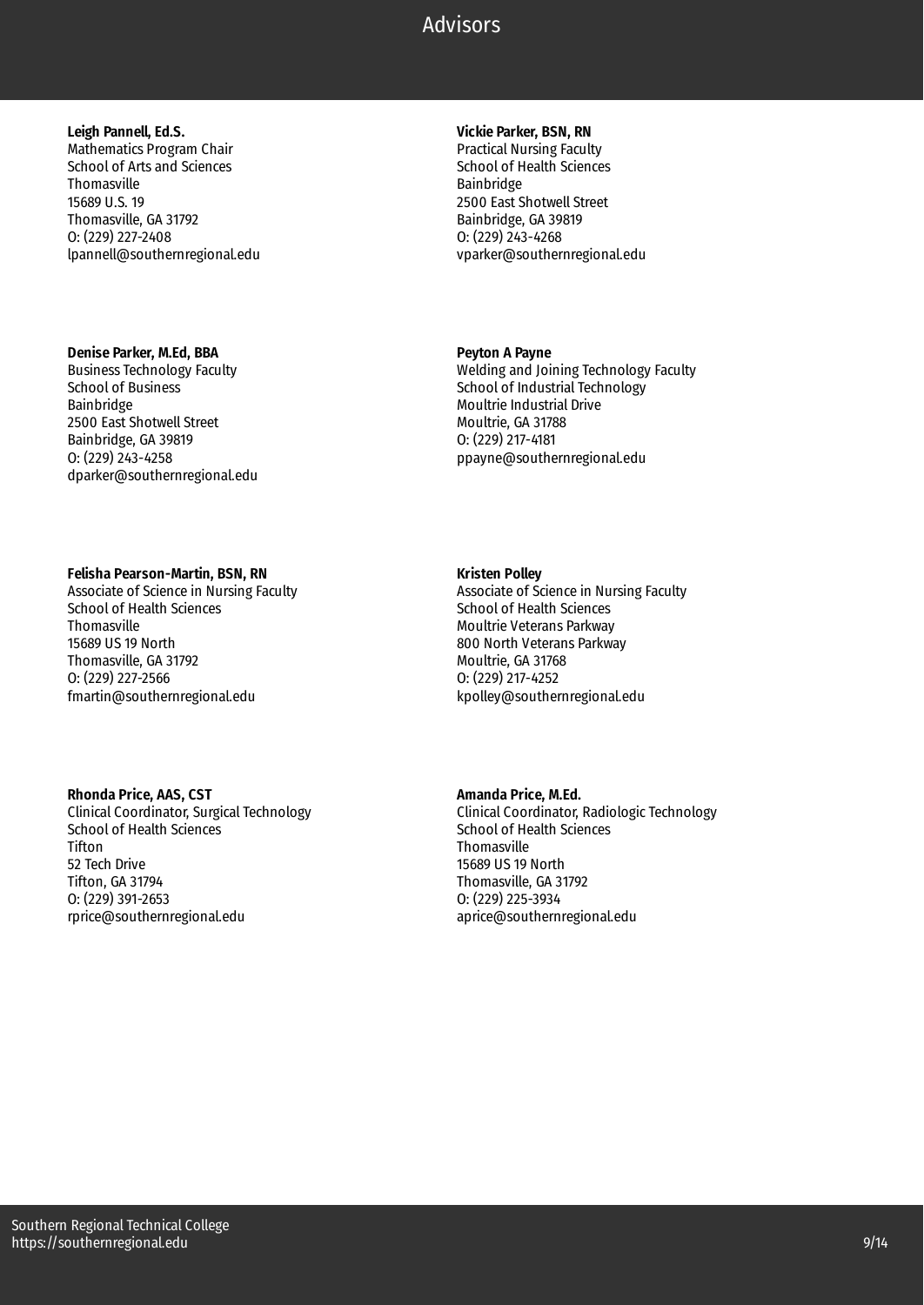#### **Melissa Pullen, M.S., BSN, RN, NRP**

Paramedicine Program Chair School of Health Sciences Thomasville 15689 US 19 North Thomasville, GA 31792 O: (229) 225-4080 mpullen@southernregional.edu

#### **Tara Rakestraw**

Dean for Academic Affairs School of Professional Services Academic Affairs Moultrie Veterans Parkway 800 North Veterans Parkway Moultrie, GA 31788 O: (229) 217-4171 trakestraw@southernregional.edu

#### **Barry Reynolds**

Computer Information Systems Faculty School of Business Bainbridge 2500 East Shotwell Street Bainbridge, GA 39819 O: (229) 243-4260 breynolds@southernregional.edu

# **Becky Richardson**

Tutor Academic Affairs **Tifton** 52 Tech Drive Tifton, GA 31794 O: (229) 391-2624 brichardson@southernregional.edu

#### **Deborah Quick**

Nurse Aide/Patient Care Assisting Faculty School of Health Sciences Thomasville 15689 US 19 North Thomasville, GA 31792 O: (229) 225-5063 dquick@southernregional.edu

#### **Denik Revels**

Business Management Faculty School of Business Thomasville 15689 U.S. 19 Thomasville, GA 31792 O: (229) 225-5087 drevels@southernregional.edu

# **Donna Rhodes, RN**

Practical Nursing Faculty School of Health Sciences Bainbridge 2500 East Shotwell Street Bainbridge, GA 39819 O: (229) 243-4277 drhodes@southernregional.edu

# **Sue Roach, ASN, RN**

Practical Nursing Faculty School Of Health Sciences **Tifton** 52 Tech Drive Tifton, GA 31794 O: (229) 391-2637 sroach@southernregional.edu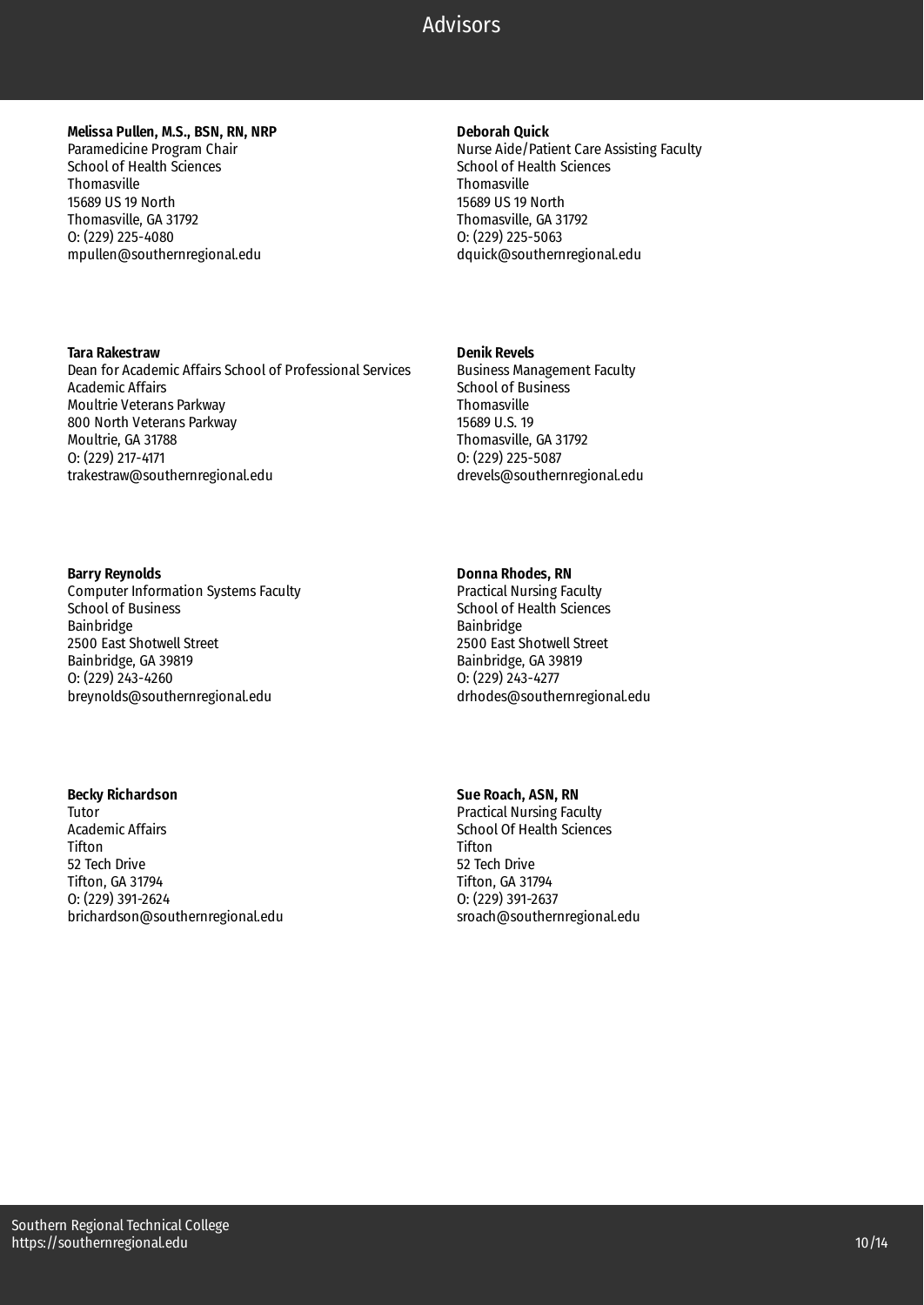**Ken Robison** Carpentry Faculty School of Industrial Technology Moultrie 361 Industrial Drive Moultrie, GA 31788 O: (229) 217-4153 krobison@southernregional.edu

#### **Pam Schminky, MSN, BSN, RN**

Associate of Science in Nursing Faculty School of Health Sciences **Thomasville** 15689 U.S. 19 Thomasville, GA 31792 O: (229) 225-4014 pschminky@southernregional.edu

#### **Gina Sierra, CMA (AAMA), B.S.Ed.**

Medical Assisting Faculty School of Health Sciences Tifton 52 Tech Drive Tifton, GA 31794 O: (229) 391-2651 gsierra@southernregional.edu

# **Kristy Singletary**

English Faculty School of Arts and Sciences Thomasville 15689 US 19 North Thomasville, GA 31792 O: (229) 225-5202 ksingletary@southernregional.edu

#### **Christine Sanchez**

Computer Information Systems Faculty School of Business Thomasville 15689 US 19 North Thomasville, GA 31792 O: (229) 227-2581 csanchez@southernregional.edu

#### **Julie Shores**

Cosmetology Faculty School of Professional Services SRTC-Bainbridge Midtown 315 South Boulevard Drive Bainbridge, GA 39819 O: (229) 248-2916 jshores@southernregional.edu

#### **Brad Simmons**

Welding and Joining Technology Faculty School of Industrial Technology **Tifton** 52 Tech Drive Tifton, GA 31794 O: (229) 391-2634 bsimmons@southernregional.edu

# **Tarnishia Sirmans, RN, MSN**

Associate of Science in Nursing Faculty School of Health Sciences **Tifton** 52 Tech Drive Tifton, GA 31794 O: (229) 391-2494 tsirmans@southernregional.edu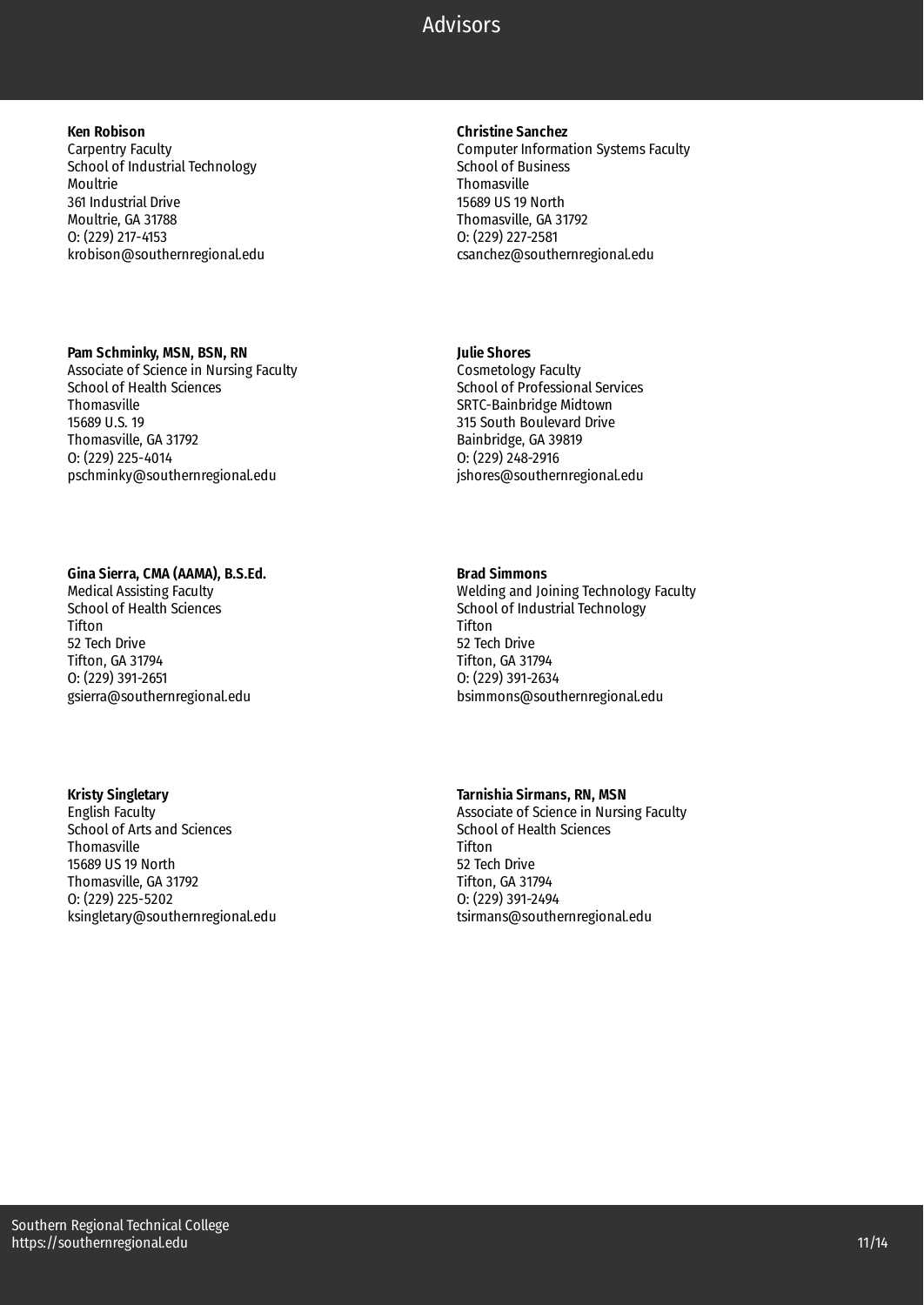**Hope Sledge** Cosmetology Faculty School of Professional Services Tift County High School 1 Blue Devil Way Tifton, GA 31794 hsledge@southernregional.edu

#### **Dr. Jay Snodgrass**

English Faculty School of Arts and Sciences **Thomasville** 15689 US 19 North Thomasville, GA 31792 O: (229) 225-3993 jsnodgrass@southernregional.edu

#### **Shae Spivey, MSN, RN, FNP-C**

Practical Nursing Faculty School of Health and Sciences Tifton 52 Tech Drive Tifton, GA 31794 O: (229) 391-6955 sspivey@southernregional.edu

#### **Kris Strawder**

Computer Information Systems Faculty School of Business **Tifton** 52 Tech Drive Tifton, GA 31794 O: (229) 391-2610 kstrawder@southernregional.edu

**Marvin (Donald) Smith** Mechatronics Faculty School of Industrial Technology Tift County High School 52 Tech Drive Tifton, GA 31794 msmith@southernregional.edu

# **Buffie Spencer, M.Ed., R.T(R)**

Radiologic Technology Program Chair School of Health Sciences Moultrie Veterans Parkway 800 North Veterans Parkway Moultrie, GA 31788 O: (229) 217-4178 bspencer@southernregional.edu

# **Robert Stokes**

Computer Information Systems Faculty School of Business Tifton 52 Tech Drive Tifton, GA 31794 O: (229) 391-2618 rstokes@southernregional.edu

# **Jared Swift, MBA, MSN, RN**

Associate of Science in Nursing Faculty School of Health Sciences **Thomasville** 15689 U.S. 19 Thomasville, GA 31792 O: (229) 227-3127 jswift@southernregional.edu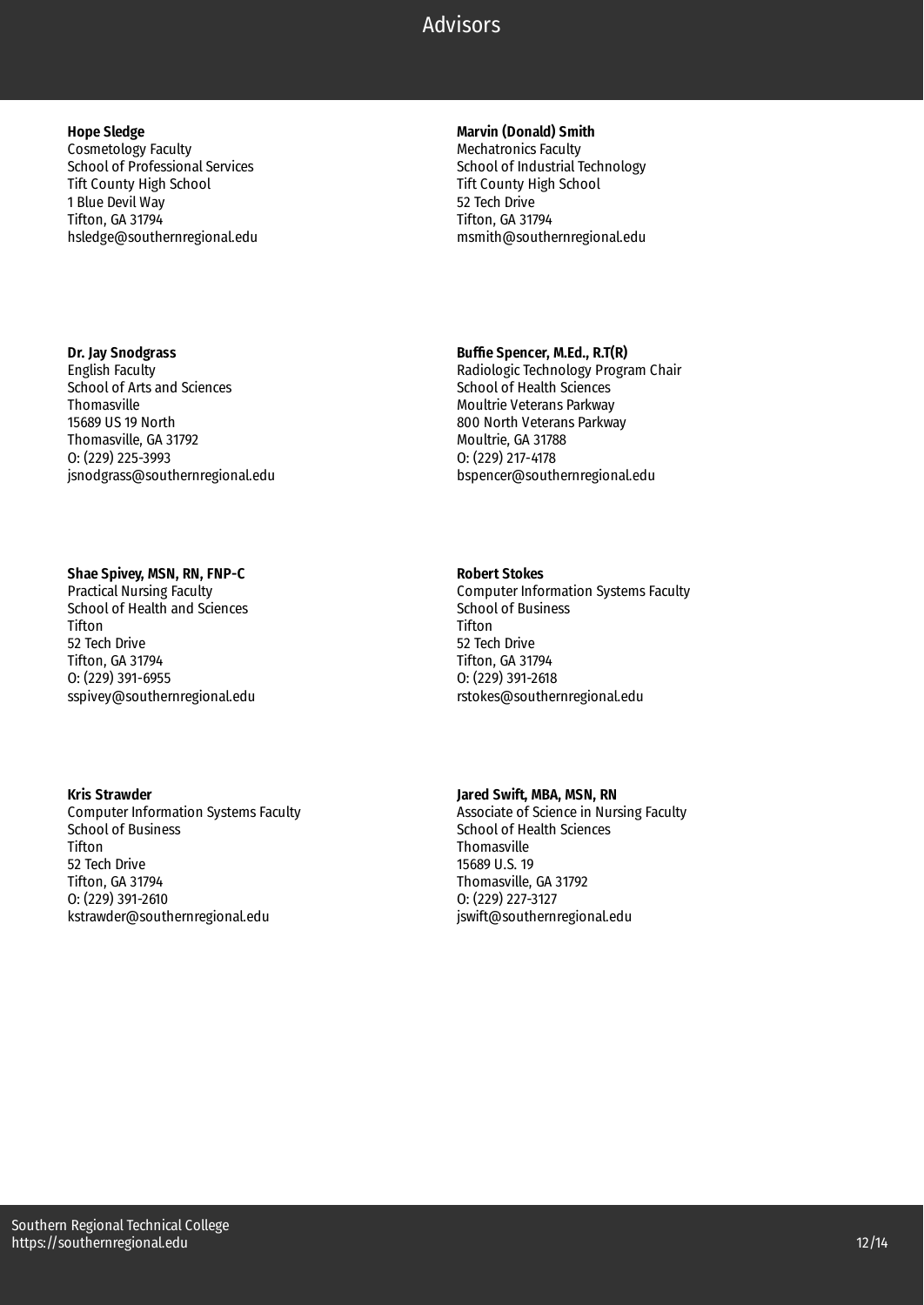#### **Melody Tawzer**

Accounting Program Chair School of Business Tifton 52 Tech Drive Tifton, GA 31794 O: (229) 391-2621 mtawzer@southernregional.edu

#### **Adriane Thomas**

Computer Information Systems Faculty School of Business Moultrie Veterans Parkway 800 North Veterans Parkway Moultrie, GA 31788 O: (229) 217-4224 athomas@southernregional.edu

#### **James Tompkins**

Cosmetology Faculty Professional Services Tifton 52 Tech Drive Tifton, GA 31794 O: (229) 391-2659 jtompkins@southernregional.edu

# **Tony Turpin, M. Ed, BBA, RT(R)**

Radiologic Technology Program Chair School of Health Sciences **Thomasville** 15689 US 19 North Thomasville, GA 31792 O: (229) 225-3957 aturpin@southernregional.edu

#### **Cliff Taylor**

Welding and Joining Technology Program Chair School of Industrial Technology Thomasville 15689 US 19 North Thomasville, GA 31792 O: (229) 227-2650 ctaylor@southernregional.edu

### **Jason Tillman**

English Faculty School of Arts and Sciences Moultrie Veterans Parkway 800 North Veterans Parkway Moultrie, GA 31788 O: (229) 891-7011 jtillman@southernregional.edu

# **Paul Tompkins**

Cosmetology Program Chair School of Professional Services Moultrie Veterans Parkway 800 North Veterans Parkway Moultrie, GA 31788 O: (229) 217-4168 ptompkins@southernregional.edu

# **Michaela Underwood**

Neuromuscular Massage Therapist Program Chair School of Health Sciences Moultrie Veterans Parkway 800 North Veterans Parkway Moultrie, GA 31788 O: (229) 217-4160 munderwood@southernregional.edu